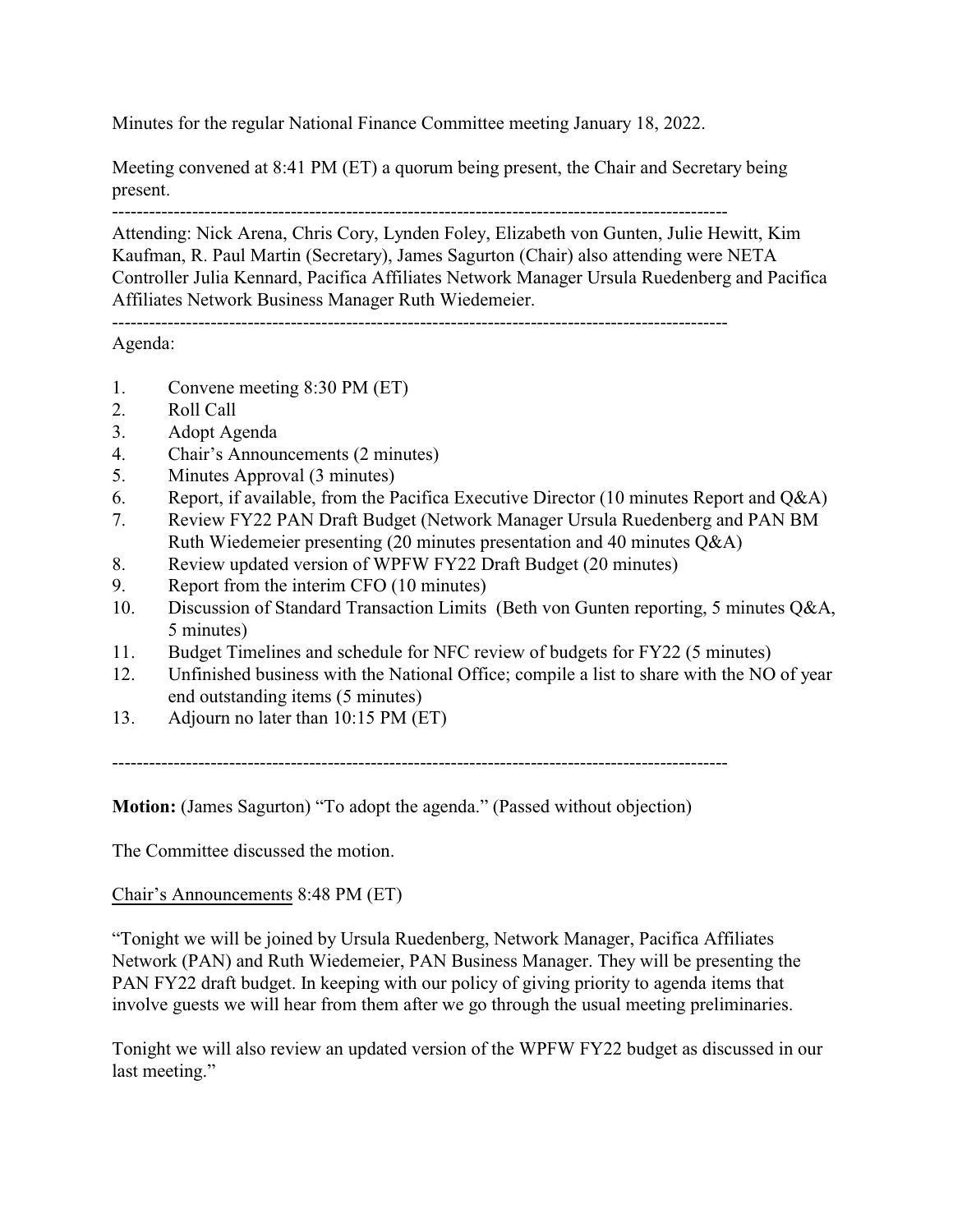Minutes Approval 8:49 PM (ET)

**Motion:** (R. Paul Martin) "To approve the minutes of the January 11, 2022, NFC meeting." (Passed without objection)

## Report, if available, from the Pacifica Executive Director 8:49 PM (ET)

The interim Executive Director was not at the meeting.

## Review FY22 PAN Draft Budget (Network Manager Ursula Ruedenberg and PAN BM Ruth Wiedemeier presenting 8:50 PM (ET)

Pacifica Affiliates Network Manager told the committee that the Pacifica Affiliates Network (PAN) has three Staff and peripheral consultants. She said that their FY22 draft budget projected Total Revenues of about \$269,000. She said it was a bare bones operation and that the draft FY22 budget included some projects they're working on that they want to complete this year if possible. She said that most revenue comes from affiliate fees and that PAN is self- sustaining. She said that PAN has a little more than 200 affiliates now, and it grows at the rate of one or two per month. She said that they had lost some affiliates to the pandemic. She said that in terms of how fees break down she said they group affiliates into affiliates that don't pay anything, and there are about 20 of them, and PAN tries to move them into paying as soon as they can. She said that they have about 50 affiliates that pay less than \$500 a year, they have 74 affiliates that pay less than \$1,000 a year, they have 18 affiliates that pay less than \$2,000 a year, they have 20 affiliates that pay less than \$3,000, they have 16 affiliates that pay between \$3,000 and \$5,000 a year a year and they have five affiliates that pay more than \$5,000 a year. She said that everybody gets the same services whatever they pay. She said that last year expenses exceeded revenue. She said that they were projecting to bring in about \$215,000 in affiliates fees. She said that this was a conservative projection and that they will probably get more affiliates which will bring in a little bit of money, not more than about \$2,000 to \$3,000. She said that last year's expenses were about \$248,000 and revenue was about \$209,000 so they had a shortfall of about \$39,000 but they had a reserve fund. She said that some stations donate their CPB funds to PAN, some individuals donate and they got grants. She said that they expect about the same deficit this year, but this year there is no reserve fund. She said that they have to find ways to bridge that gap. She said they need a minimum of about \$40,000 of additional revenue this year, and would like about \$10,000 more for a reserve so they are looking for ways to bring in another \$50,000 this year. She noted that Pacifica has relied on PAN for liquid cash when needed and at the beginning of FY20 PAN forgave a \$10,000 debt from the National Office. She said they're not in a position to do that anymore.

In answer to a question the Pacifica Affiliates Network Manager gave a brief history of PAN.

There was a discussion of the form the PAN draft FY22 budget was in and the idea of a normal template was brought up.

In answer to a question the Pacifica Affiliates Network Manager said that KPFK owed PAN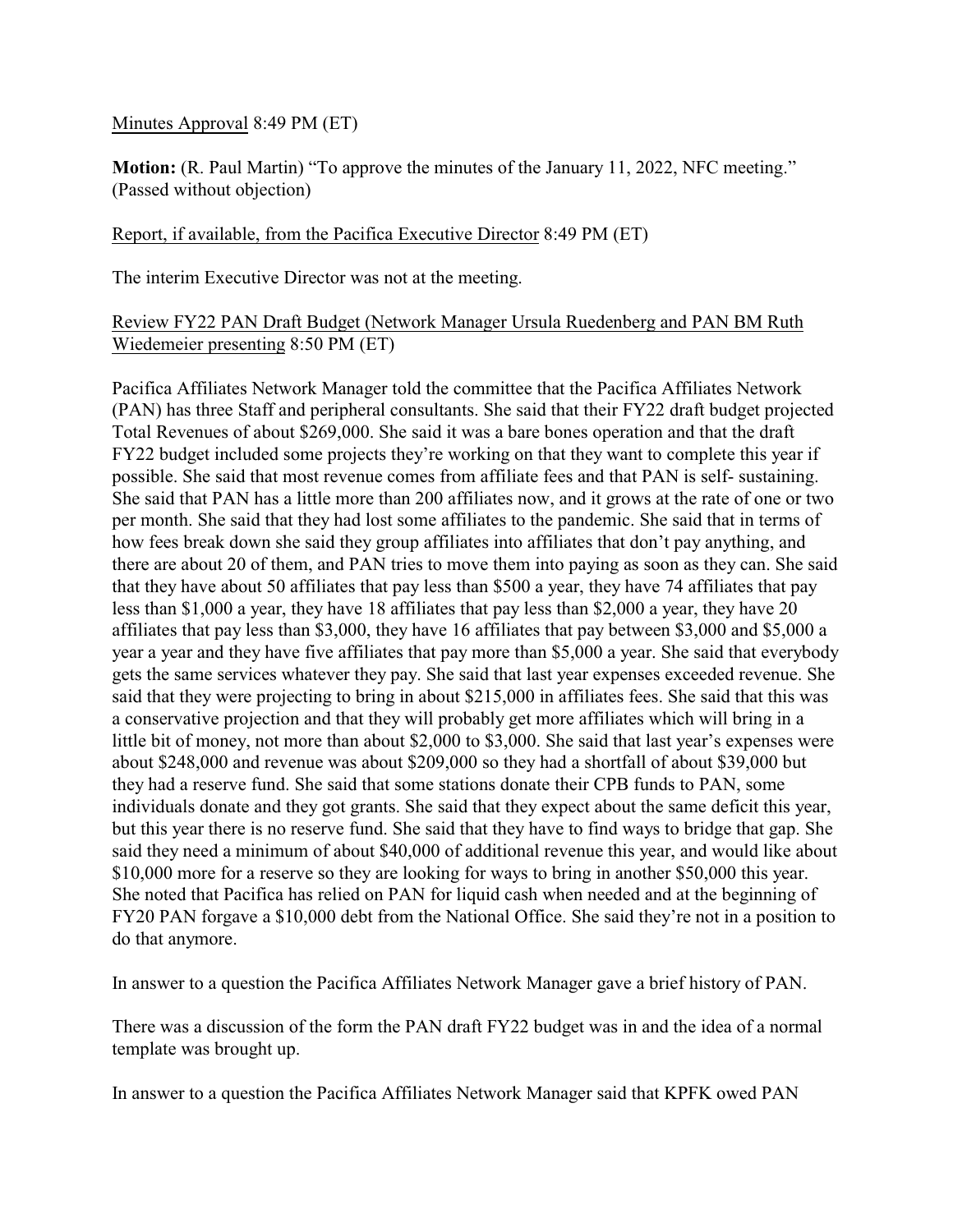about \$17,000.

The Pacifica Affiliates Network Manager said that they're supporting two productions now, the daily political news broadcast and *COVID Race & Democracy*. She said that they may have to stop supporting them if they can't find grants or otherwise pay for them. She said that PAN pays for consultants to do production work. She said that PAN is building a new Web site and podcasting service and that they don't really owe anybody anything right now. She said that if they can't find enough money they will have to cut back some of these things. She said that she could send the committee a breakdown of what's done for PAN and what's done for Pacifica.

The PAN Business Manager said that they use five servers and the total amount for them is \$2,287 per month. PAN's share is \$1,362 per month and the National Office share is about \$925 per month.

In answer to a question the Pacifica Affiliates Network Manager said that Pacifica has developed an Internet technology package that includes recording and archiving that people are paying to use and that requires technical support. She said about 35 stations were doing that. She said that PAN's weekly round table sometimes has to pay people to talk about training and those are the Round Table Consultants in the draft FY22 budget. She said that they try to keep that low, and they have budgeted \$1,000 for that. She said that Pacificaster is a pod-casting site that's being built. The Pacificaster consultants work with the Web master to manage that project. She said the two programs *2021Talks* and *COVID Race & Democracy* are productions that they're paying for and she didn't know if it's really feasible to continue with them this year.

The NETA Controller said that the plan is to get PAN onto the *Great Plains* software that Pacifica uses instead of *Quickbooks*.

**Motion:** (James Sagurton) "The NFC recommends to the PNB that they approve the Pacifica Affiliates Network draft FY22 budget as forwarded from the NFC." (Passed 7 for, 1 against)

# Review updated version of WPFW FY22 Draft Budget 9:56

The WPFW Treasurer said that the NETA Controller and WPFW had worked together on revisions of the WPFW draft FY22 budget regarding credit card fees associated with donations and development expenses and made those adjustments. He said that they adjusted premiums expenses and removed the pension item that's no longer applicable; they added LSB election expenses and adjusted Community Events revenue as suggested. He recommended the draft budget for approval by the NFC.

In answer to a question the WPFW Treasurer said that their bank is Sun Trust Bank which is now called Truest Bank.

**Motion:** (James Sagurton) "The NFC recommends that the PNB approve the WPFW draft FY22 budget." (Passed without objection)